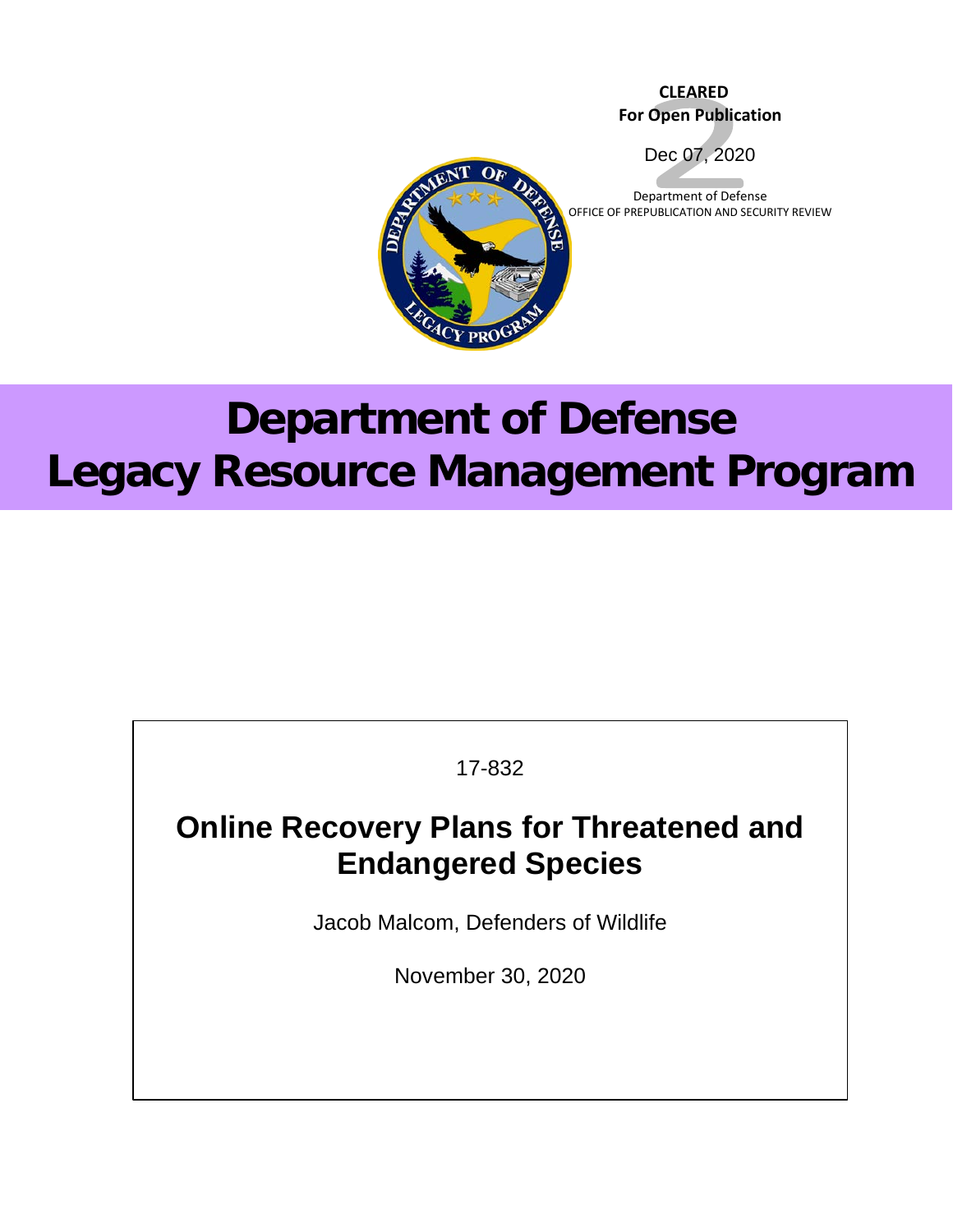# *Project Title*

# **Table of Contents**

- 1. Abstract/Executive Summary
- 2. Introduction
- 3. Project Description
- 4. Results and Discussions
- 5. Conclusions
- 6. Literature Cited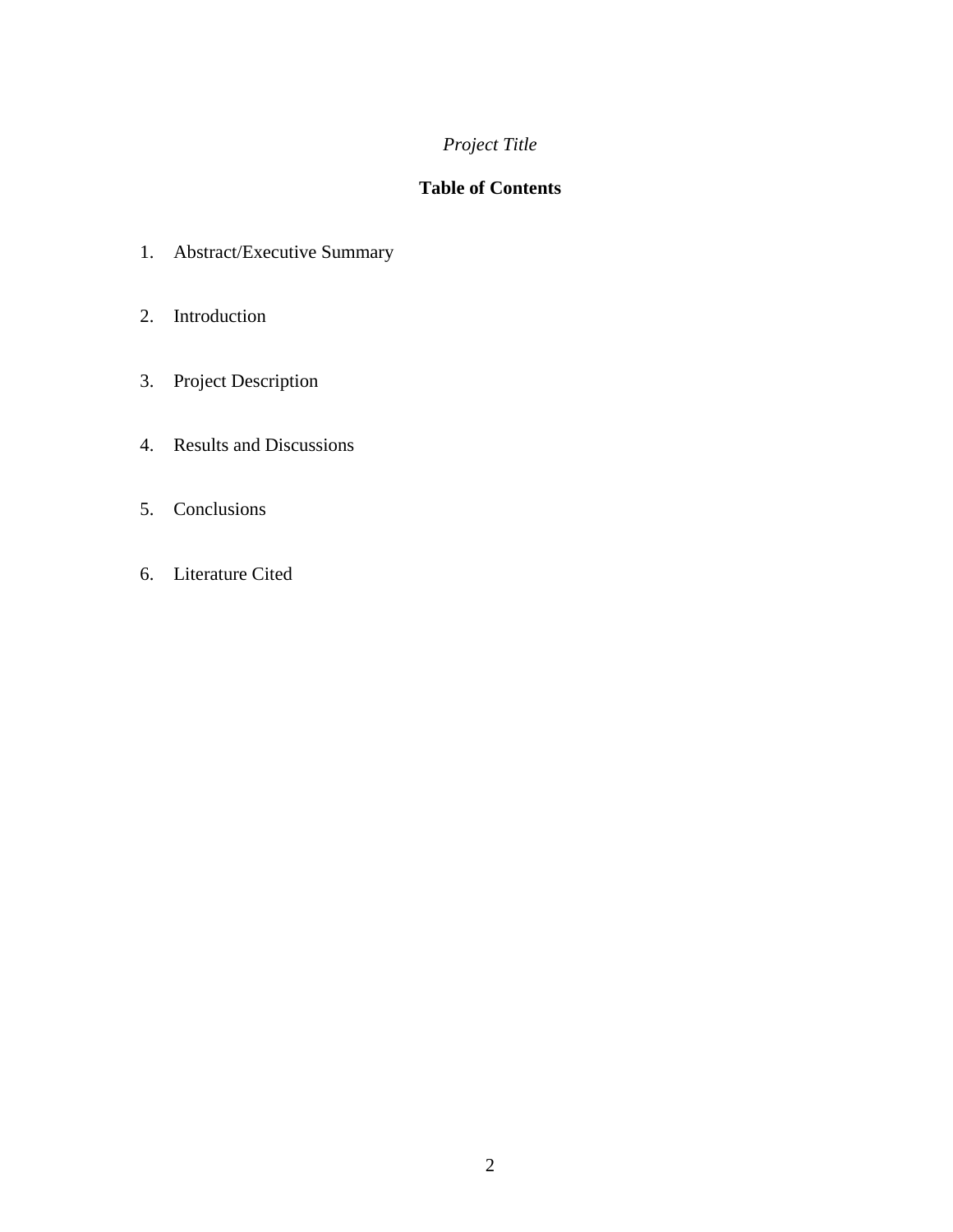#### *Abstract/Executive Summary*

#### *Introduction and Objectives*

The U.S. Endangered Species Act (ESA) requires that the U.S. Fish and Wildlife Service (FWS) and the National Marine Fisheries Service develop written plans for recovering threatened species and endangered species unless such planning would not aid the species' conservation. The content and development of recovery plans has evolved significantly over the years, but plans are still fundamentally paper-based and static. Although this format describes the challenges and needs for the species at a point in time, it has significant drawbacks: plans are rarely updated more than once every few decades; they are impossible to integrate with other sources of information; and they are difficult to navigate. The goal of this project was to create a web-based, data-integrated recovery plan for the eastern indigo snake (*Drymarchon couperi)* that would enable improved decision-making and more effective collaboration among the parties whose actions affect the conservation of the species, including the Department of Defense.

#### *Technical Approach*

Collaborating with the FWS, Defenders of Wildlife digitized the Species Status Assessment for the eastern indigo snake, tested various platforms for distribution, and developed draft software plugins to integrate real-time data. We demonstrated these resources to our partners at the FWS and DoD and discussed key challenges to be addressed.

#### *Results*

Although FWS was unable to provide data or data connections to dynamically linked elements, Defenders developed a partial online recovery plan for the eastern indigo snake, found at [https://drcoco.esarecovery.org](https://drcoco.esarecovery.org/) containing information from version 1 of the eastern indigo snake Species Status Assessment, in user-friendly format.

#### *Benefits*

In addition to the partial online recovery plan that we developed, through the challenges we faced in receiving integrated, real-time data to fully complete our objectives, Defenders has provided recommendations for agencies to help inform future projects related to the transition to web-based recovery plans and implementation tools, including: formal data- and information-sharing agreements; and prioritization of technology and innovation as well as collaborative processes that improve the efficiency of ESA implementation.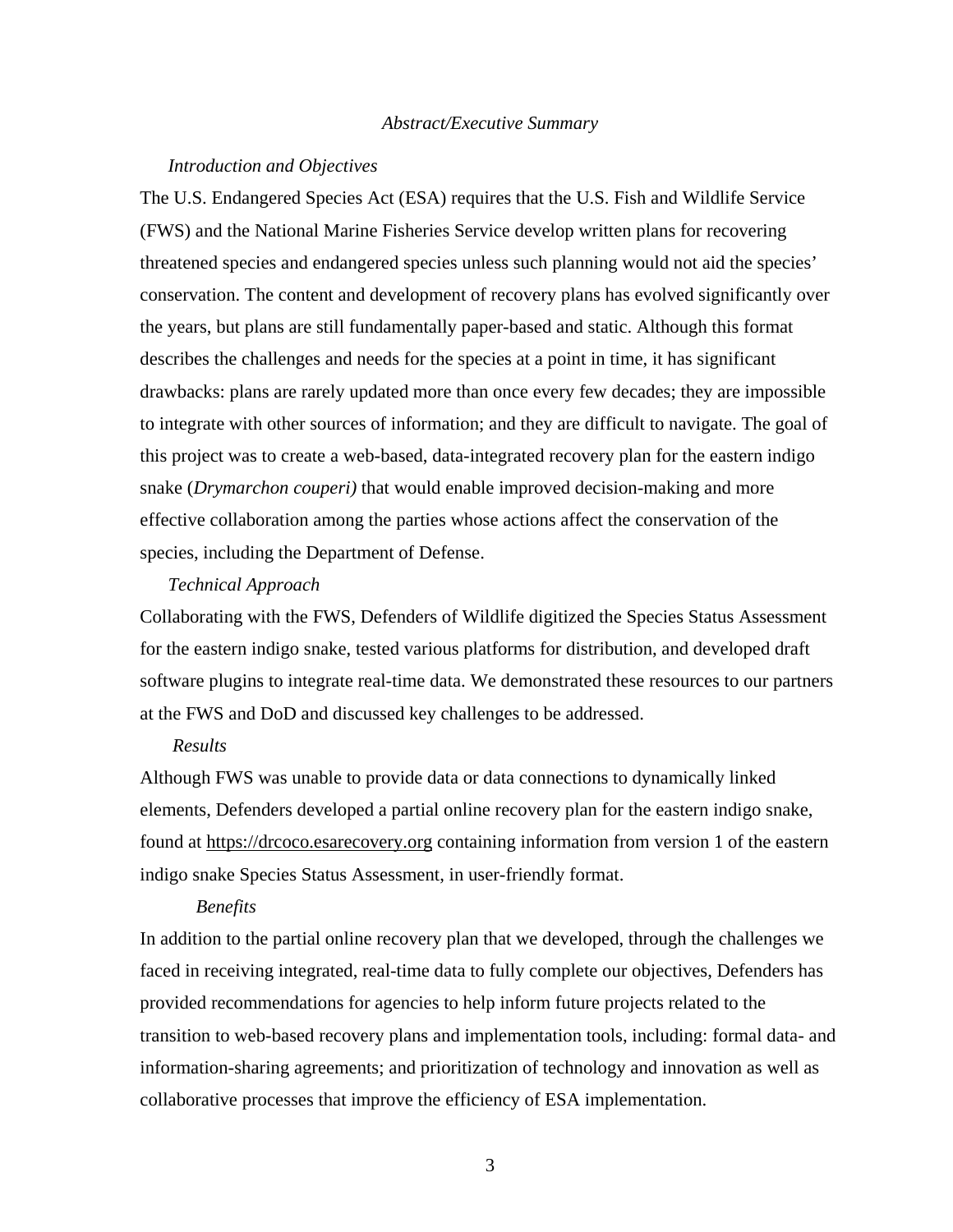#### *Introduction*

The U.S. Endangered Species Act (ESA) requires that the U.S. Fish and Wildlife Service and the National Marine Fisheries Service (FWS and NMFS respectively; collectively, the Services) develop written plans for recovering threatened species and endangered species unless such planning would not aid the species' conservation. The content and development of recovery plans has evolved significantly over the years, but plans are still fundamentally paper-based and static. Although this format describes the challenges and needs for the species at a point in time, it has significant drawbacks: plans are rarely updated more than once every few decades; they are impossible to integrate with other sources of information; and they are difficult to navigate.

Defenders of Wildlife, with support from FWS, received a Department of Defense (DoD) Legacy award to establish a pilot program for developing dynamic, online ESA recovery plans, using the eastern indigo snake (*Drymarchon couperi)* as an example species.

#### *Project Description*

#### **Background**

#### *Challenges with Current Recovery Plans*

A 2018 review of ESA recovery plans (Malcom and Li 2018) showed that a quarter of listed species lack a recovery plan, and many existing recovery plans are outdated and sometimes decades old, with the median age of existing plans being over 21 years old. These dated plans may contain obsolete information, lack important new data on threats, miss changes to the species status, and miss our (collective) evolving understanding of what recovery means under the ESA. These issues make it difficult for conservationists to use these plans to move species toward their recovery goals. These "classic" plans have three main shortcomings:

• *Slow to update.* Scientists and conservationists rapidly learn new information about species, but recovery plans are rarely updated more than once every few decades. As a result, many recovery plans are vastly outdated. The ESA requires the Services to review a species' status once every five years, but those reviews do not trigger immediate updates to recovery plans. Even a five-year cycle may be too slow. For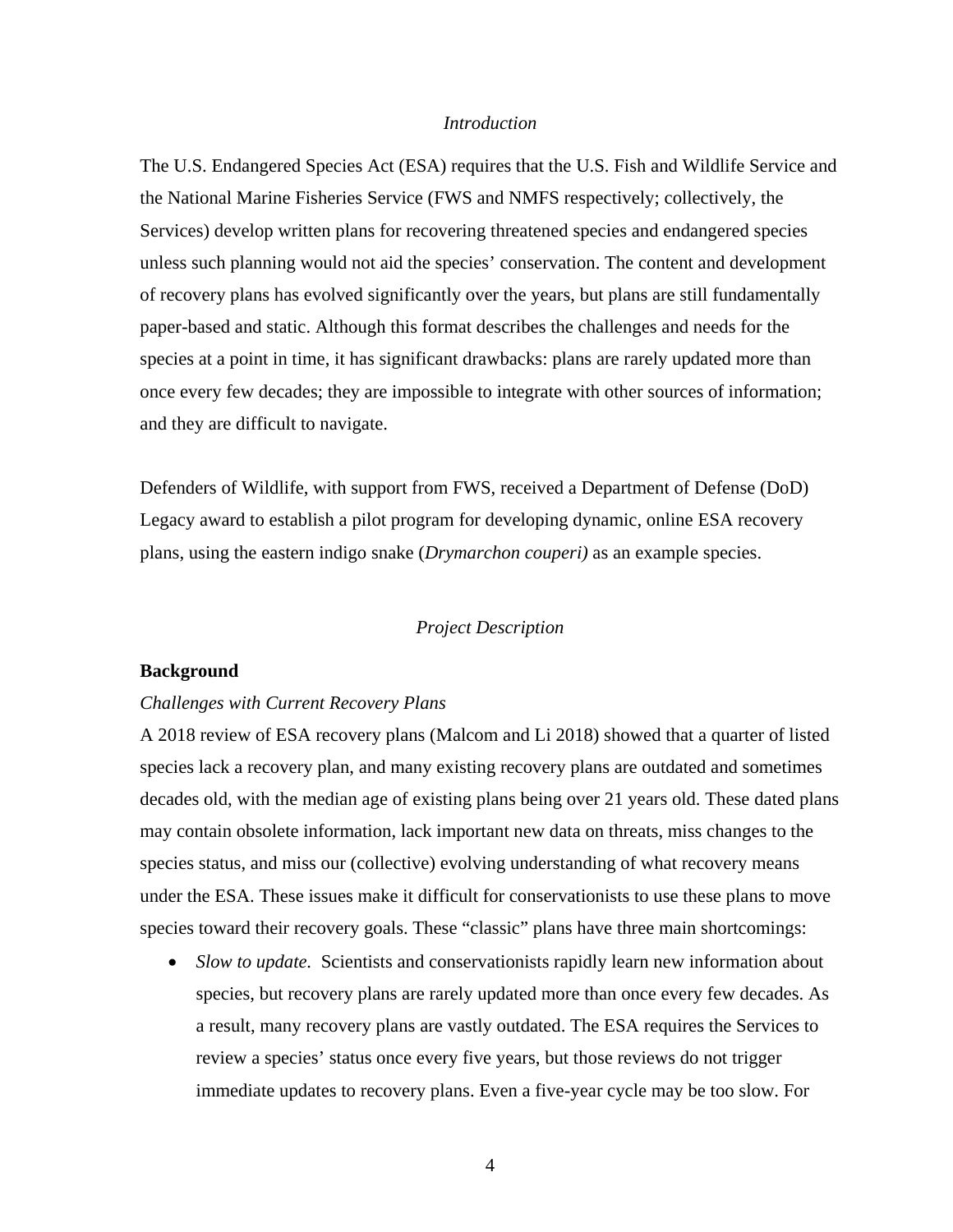example, the Indiana bat (*Myotis sodalist*) five-year review was drafted just as the severe threat of white-nose syndrome was emerging. Neither the review nor the recovery plan has been updated to reflect this impediment to recovery.

- *Difficult to integrate.* Recovery does not exist in a vacuum, but static recovery plans make it impossible to integrate information from online databases on ESA section 7 consultations, voluntary conservation agreements, species occurrences, and other sources relevant to recovery.
- *Limited engagement.* Teams that include experts both inside and outside of government write recovery plans; Draft plans are subject to public review and comment. However, after a plan is finalized there are few opportunities for public engagement on the document. Another problem is that many plans are over 100 pages long —with some being some over 1,000 pages—with no easy way to quickly navigate between sections beyond manually scrolling through a PDF document. This inconvenience reduces the likelihood of people reading a plan and engaging in recovery actions.

#### *Benefits of dynamic online recovery plans*

The goal of this project was to overcome the issues associated with static recovery plans and use modern internet technology to create a dynamic online recovery plan. This "living document" would be edited and published online, allowing for more interactive content that is easier to navigate. Other key benefits of these online recovery plans include:

• *Quick to update.* The online plan model facilitates quick updates and allows new science to be more regularly—and as necessary, rapidly—integrated into these recovery plans by FWS as it becomes available. As a result, an online plan is more likely to contain the best available science and be viewed as a credible source of information to guide management decisions. All updates will be automatically recorded, and the change log will be accessible to the public, ensuring complete transparency. The ability to integrate new information as it becomes available and is deemed relevant will help to reduce the existing workload for FWS biologists, as parts of the plan can be updated piecemeal without a full plan revision.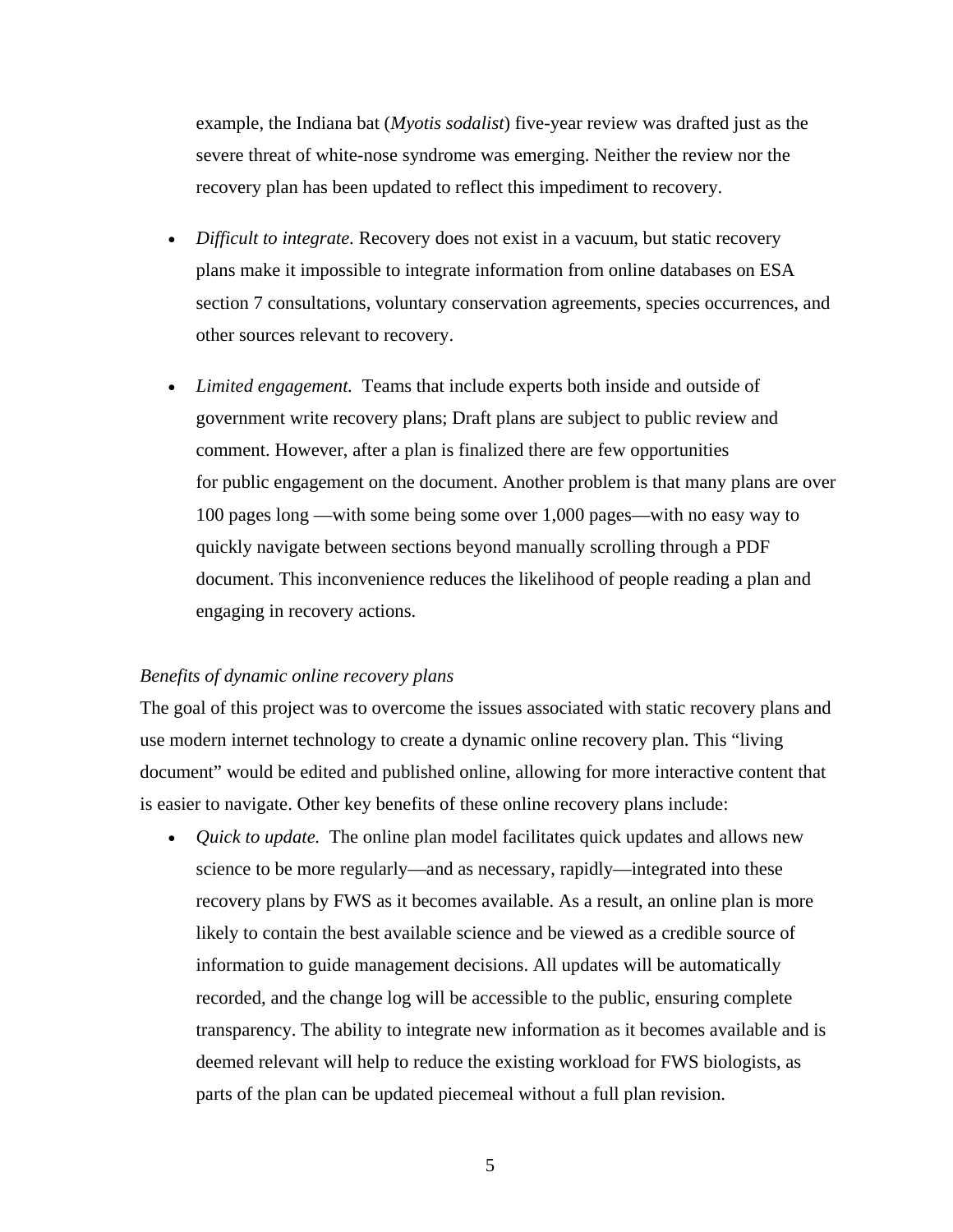- *Easy to integrate.* As the internet's colloquial name, the Web, implies, it is designed to link disparate pieces of information—to create a web of knowledge. With the Services beginning to open more of their data to the public (*e.g*., monitoring and permitting data), the Web offers the perfect platform to link information back to recovery plans. For green sea turtles alone, FWS has conducted 2,063 permit evaluations since 2008 (of which 261 might involve actions harming the species). This data should be immediately available to recovery partners.
- *Amenable to engagement.* The Web has become a major part of modern life largely because of its ability to engage the public. A dynamic recovery plan can encourage more discussion and information-sharing among stakeholders. For example, a species expert could read a dynamic recovery plan online and, in five minutes, submit a request to FWS to update information on the distribution of the species. Static plans cannot allow that level of engagement.

All of these characteristics would benefit the DoD by making recovery plans easier to implement, linkages to DoD operations clearer, and by improving tools for collaboration for recovery.

#### **Objectives**

The goal of this project was to create a web-based, data-integrated recovery plan for the eastern indigo snake that would enable improved decision-making and more effective collaboration among all of the parties whose actions affect the conservation of the species, including DoD. A dynamic plan would allow for updates to the plan to be added by FWS rapidly when science reveals new solutions to a problem or when a species' status changes; integrate real-time information about endangered species permitting that might impede recovery; and provide conservationists, landowners, federal agencies, and policy-makers with updated information to accelerate recovery.

Our dynamic online recovery plan for the eastern indigo snake aimed to include the following elements: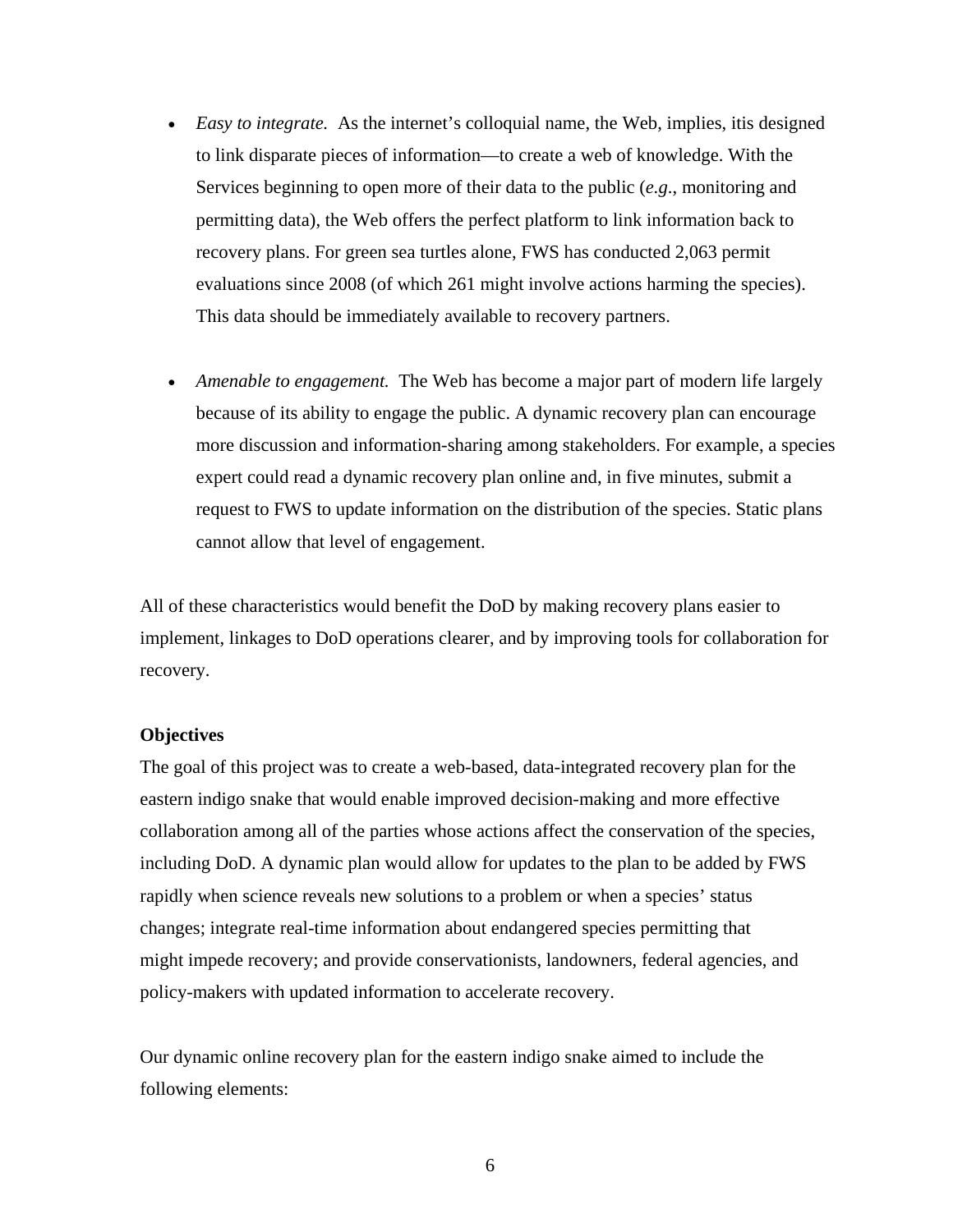- Display information collected from across other online databases about the species, allowing users to better understand the many factors that affect recovery. For example, users would be able to explore the activities for which FWS has permitted incidental take for the species.
- Feature a discussion board that allows recovery partners and other members of the public to post questions and share ideas on recovery. For instance, if a conservation bank has identified an effective method for compensatory mitigation, they might describe the method on the discussion board. FWS staff or species experts would monitor the discussion and respond to questions if time allows but are under no obligation to do so.
- We would create secured log-in access for FWS staff to revise any part of the online plan and limited, secure log-in access for DoD staff to revise select parts of the plan (e.g., updates on recovery actions carried out by DoD). This approach allows approved recovery partners to contribute to the contents of an online recovery plan so that the responsibilities do not fall solely on FWS.

We established four objectives for this project:

- 1. Create a fully functional online recovery plan that incorporates features such as secure authentication log-in and the ability to easily revise any portions of the plan;
- 2. Ensure the online plan is easy to navigate, intuitive and aesthetically pleasing;
- 3. FWS would formally adopt the online plan as a compliment to or substitute for any traditional-format recovery plan they publish for the eastern indigo snake; and
- 4. Widely disseminate the online plan developed for the eastern indigo snake, with interest in adopting it as a model for other species recovery plans.

### **Methodology**

To develop the online recovery plan, we met several times between 2017 and early 2020 with species recovery leads, including once in person; FWS participants included Michele Elmore,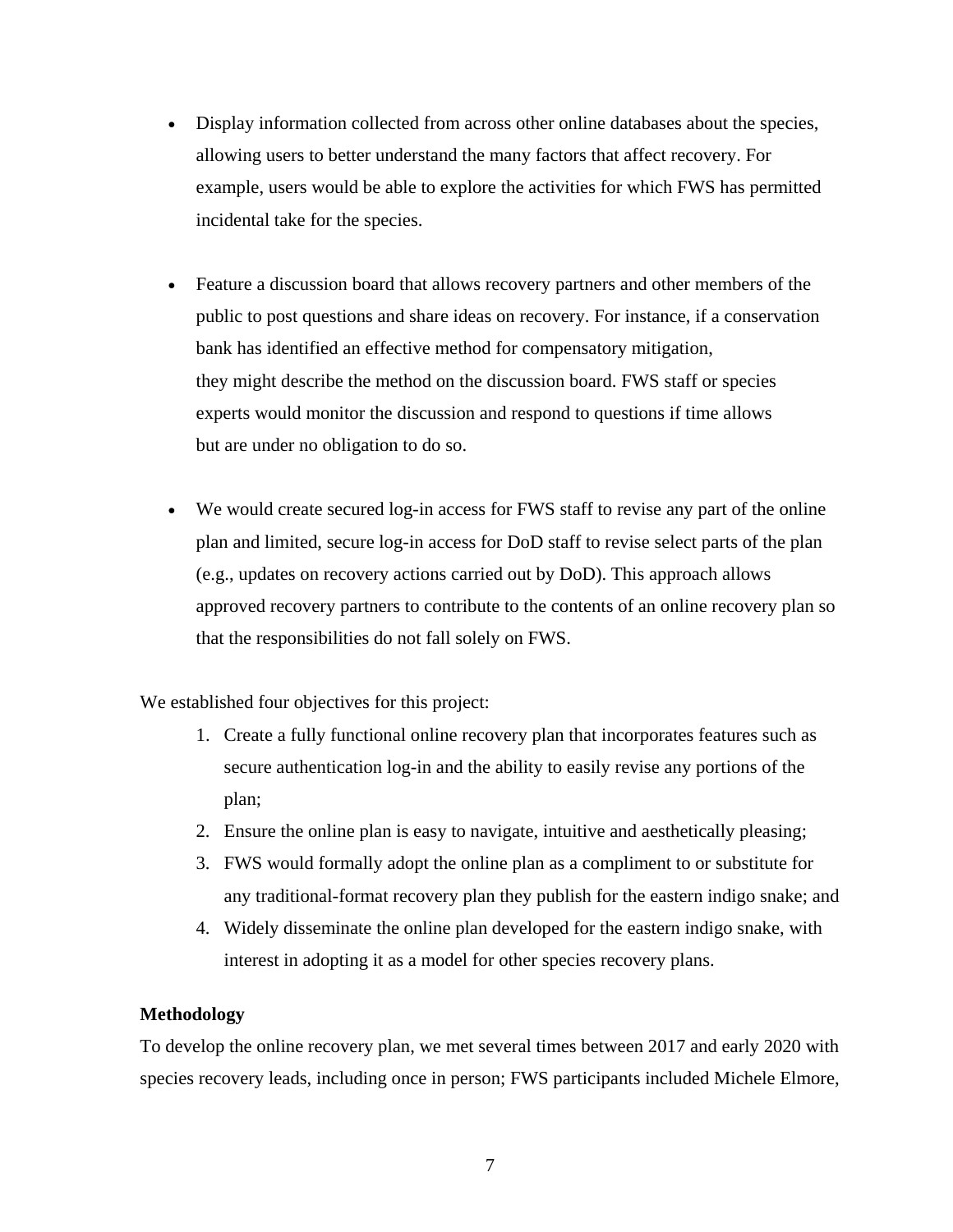Roy Hewitt, Matthew Dekar, Donald Imm, Drew Becker, and Michelle Eversen. In addition, we met or had calls with Alison Dalsimer, Ryan Orndorff, and others in the DoD Natural Resources program. In these meetings, we worked through the ideas and ranges of possibilities for the eastern indigo snake online recovery plan; developed lists of data and draft software plugins needed to create real-time data integrations; and dove into the security and deployment requirements. All development was done by Defenders of Wildlife. A partial online plan was published on a WordPress site created by Defenders with access granted to FWS to add and deploy content.

#### **Materials**

The materials used in this project were laptops and remote servers to transfer information provided by FWS to the online recovery plan prototype. Defenders tested various platforms for online plan distribution and developed draft software "plugins" to integrate real-time data. This site is built on WordPress.

#### *Results and Discussions*

Defenders was able to develop a partial online recovery plan for the eastern indigo snake, found at [https://drcoco.esarecovery.org.](https://drcoco.esarecovery.org/) It contains information from version 1 of the eastern indigo snake Species Status Assessment (SSA) published in 2018, in what we find to be a user-friendly format. This online plan includes copies of the text, maps and all images found in the PDF of the SSA. Unfortunately, because the data or data connections were not provided by FWS, the inclusion of any dynamically linked elements, such as direct integration of near-real time section 7 permitting data, was not possible. This site is built on WordPress given the outcome of discussions with FWS during the early phases of development and the basic needs for adding content and then transferring to the agency for deployment (but see below). Defenders tested various platforms for online plan distribution and developed draft software "plugins" to integrate real-time data. The eastern indigo snake recovery plan was ultimately revised as this project was wrapping up, and Defenders offered recommendations to FWS for improvements to their accompanying draft recovery plan and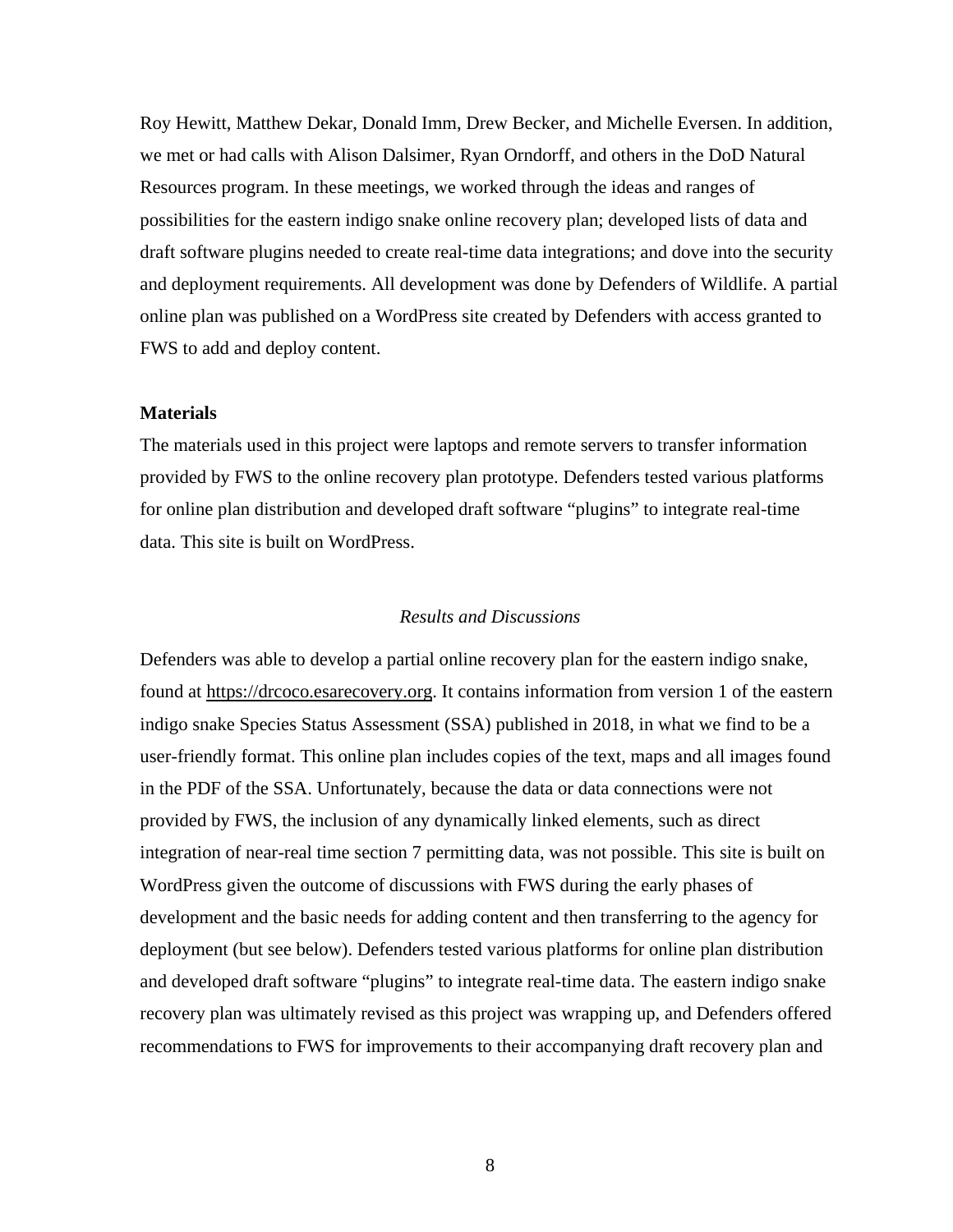recovery implementation strategy. Unfortunately, these elements were not adopted and therefore were not incorporated in the online example.

#### *Problems encountered*

Despite early hopes for success, the online recovery plan project encountered several problems that prevented us from achieving all our objectives. Below we provide a synopsis of those challenges:

- 1. *Necessary data and information from FWS were delayed or never provided.* Data and information essential for drafting and deploying the online recovery tool were consistently delayed by FWS or were never provided, so that many of the key advances we proposed could not be developed. We ultimately received two draft documents for the recovery plan revision from FWS in late November 2019, after nearly two years of delays in development. Further, this occurred at the same time when the documents were released to the public, which undercut what we believed was a sense of collaboration that should include early engagement. Essential data integrations, such as access to geospatial data APIs, a public API for consultation data, and others were never supplied despite numerous requests and attempts, and Defenders had no way to resolve these data gaps alone.
- 2. *Delays arising from FWS IT development.* Some of the delays of the technical work arose because FWS is currently developing a new IT infrastructure (ECOSphere). This is a long-term, agency-wide project and it is not clear when it will be complete. As a result of headquarters-level development, regional offices such as the Southeast where this plan was developed are generally unable to move forward with new local IT developments that could use the national "backbone." We have not received any clear answers when we have inquired about how ECOSphere could be used to integrate into online recovery plans, or if it might include modules for recovery planning and implementation resources. Because of this, we have been unable to make further progress on the online recovery tool itself.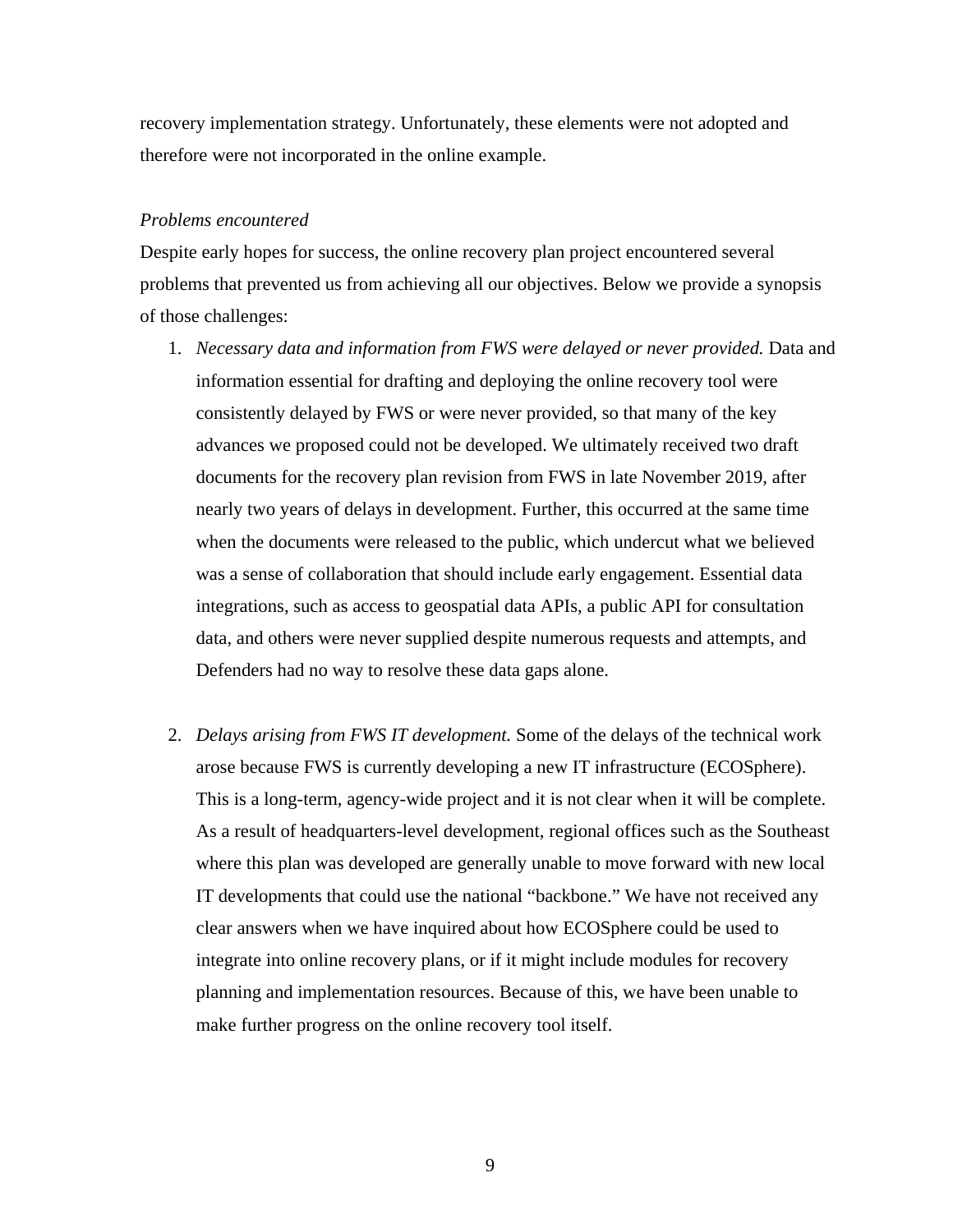3. *Resistance to incorporating external data.* Data from conservation partners, such as reintroduction program data from the Association of Zoos and Aquariums (AZA) or recovery and status data from other federal agencies, would build a more robust and accurate picture of eastern indigo snake recovery. Unfortunately, despite some early indications that we could incorporate this data into online recovery plans, that issue was never resolved with FWS. Ultimately, concern about how much this data should contribute to recovery planning and implementation for the snake without collection/verification oversight from FWS was given too much weight for its inclusion. Further, there were also concerns with the privacy of the online recovery plan data, some of which may be conservation-sensitive (e.g., locality data of poached species). Unfortunately, this problem did not affect just this project but also other collaborations, such as with AZA.

We will continue to maintain the partial recovery plan developed by Defenders for the eastern indigo snake on a demo page linked through the Center for Conservation Innovation's website [\(https://defenders-cci.org/\)](https://defenders-cci.org/) to illustrate the ideas of this project, even though we are unable to complete a full integration and transfer to FWS as originally proposed.

#### *Conclusions*

In conclusion, we were able to only partially accomplish objective 1, established above; we accomplished objective 2 as far as available content allowed; and were unable to accomplish objectives 3 three and 4. As part of Defenders involvement in the Cooperative Wildlife Protection and Recovery Initiative, of which the U.S. Army Corps of Engineers and many others are partners, we will engage on Least Bell's Vireo conservation and other species for which web-based recovery tools may be applied.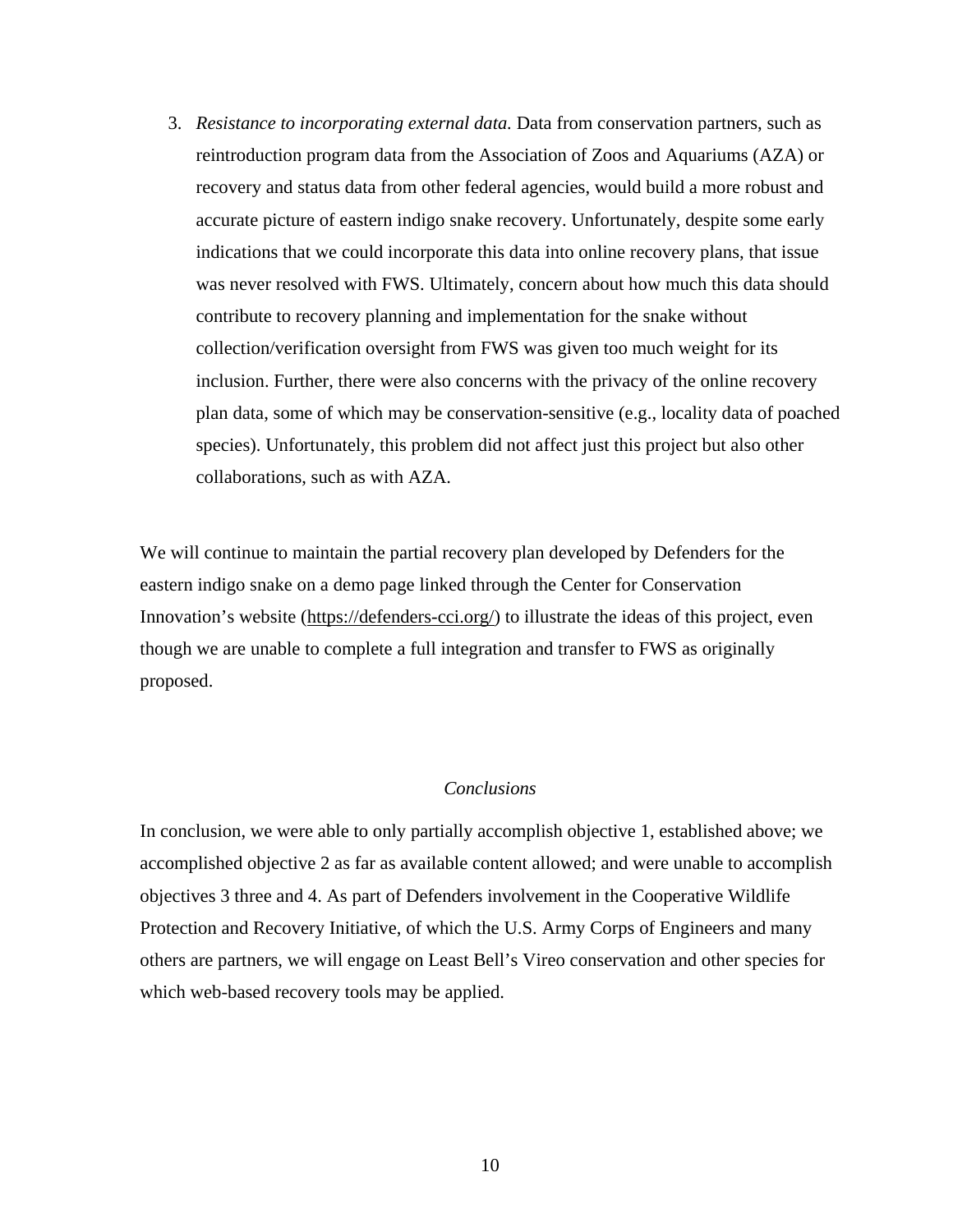#### **Benefits to the DoD**

Unfortunately, because most of the key objectives were not achieved, the realized benefits to the DoD and the military mission (e.g., readiness) are limited.

We intended that this project would allow DoD to enhance military readiness and species recovery by producing at least one fully-functional online recovery plan that FWS and DoD staff would be trained and have access to update and reference. The platform would make recovery plans easier to implement, linkages to DoD operations clearer, and improve tools for collaboration for recovery.

While a full recovery plan platform was not able to be released to provide the described benefits, our hope is that the recommendations below can be adopted and applied by the FWS, DoD, non-governmental organizations and other conservation partners in future projects.

#### **Recommendations**

Defenders continues to believe that a transition to web-based recovery plans and implementation tools can significantly improve the efficiency and effectiveness of recovery of ESA-listed species. To help inform future projects—and related topics—we offer the following recommendations:

1. *Formal data- and information-sharing agreements are needed from the start.* To address the fundamental problem of limited data sharing, formal data- and information-sharing agreements should be developed and signed by high-level representatives of FWS, Defenders, and other named parties in a proposal. While FWS signed a general letter of support for the project and there were verbal agreements about making data available and sharing documents like drafts of the SSA or revised recovery plan, the lack of a Memorandum of Understanding or similar agreement meant there was no strong signal that data- and informationsharing was a substantial priority nor any recourse to resolve the gaps that arose. A good MOU will include not only specific types of data and information that are known ahead-of-time, but also provisions for the discovery of new data sources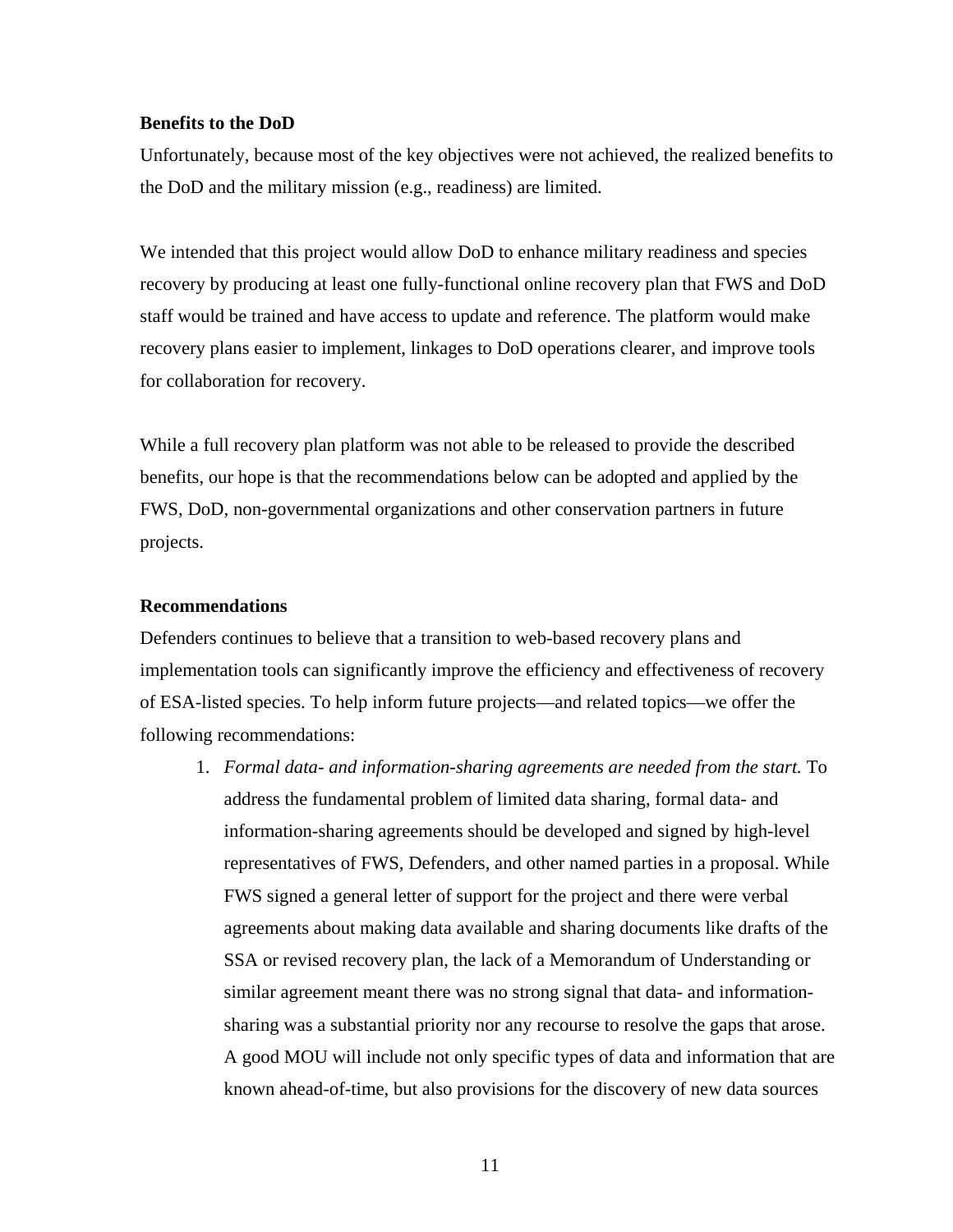and partners, as happened with AZA reintroduction data mid-way through the project.

- 2. *FWS leadership should prioritize use of technology and innovation that improve the efficiency of ESA implementation.* This project was an example focused on one of the primary purposes of the ESA, recovering species so that the protections of the law are no longer necessary, but there are numerous ways in which technology and innovation (e.g., in policy) could be used to improve the efficiency of conserving species. While some newer technology is being developed, such as the increased use of IPaC for consultations, our sense from this and other projects is that it is not a priority at the top of the agency and therefore not a priority down through the ranks. For example, we repeatedly requested that IT specialists in the Southeast region join us to work out details of how a prototype might be hosted and deployed by FWS. Unfortunately, that never occurred; this is consistent with the hypothesis that this is (in part) because there is not a sense of priority for using technology to improve efficiency of ESA implementation. We recognize that adopting new technologies may require new policies and procedures and encourage FWS to be willing to innovate in the policy realm.
- 3. *FWS leadership should prioritize more collaborative approaches to ESA implementation.* Our experience with this project reflects a common theme: a "goit-alone" culture that places FWS in a mindset that only they can develop new tools or provide data on species status or recovery. This is not to say the agency should give up regulatory authority (or could if they wanted to), but instead, that a greater focus should be placed on creating a culture of collaboration for recovery. Even if top leadership are not closely involved with similar projects in the future, they set the tone that carries down to the field staff who make recovery happen. Even restricted to just this domain of conservation technology, we hope for a day when FWS personnel embrace and encourage the opportunity to bring in data from other reliable parties in near-real time and when they accept offers for others